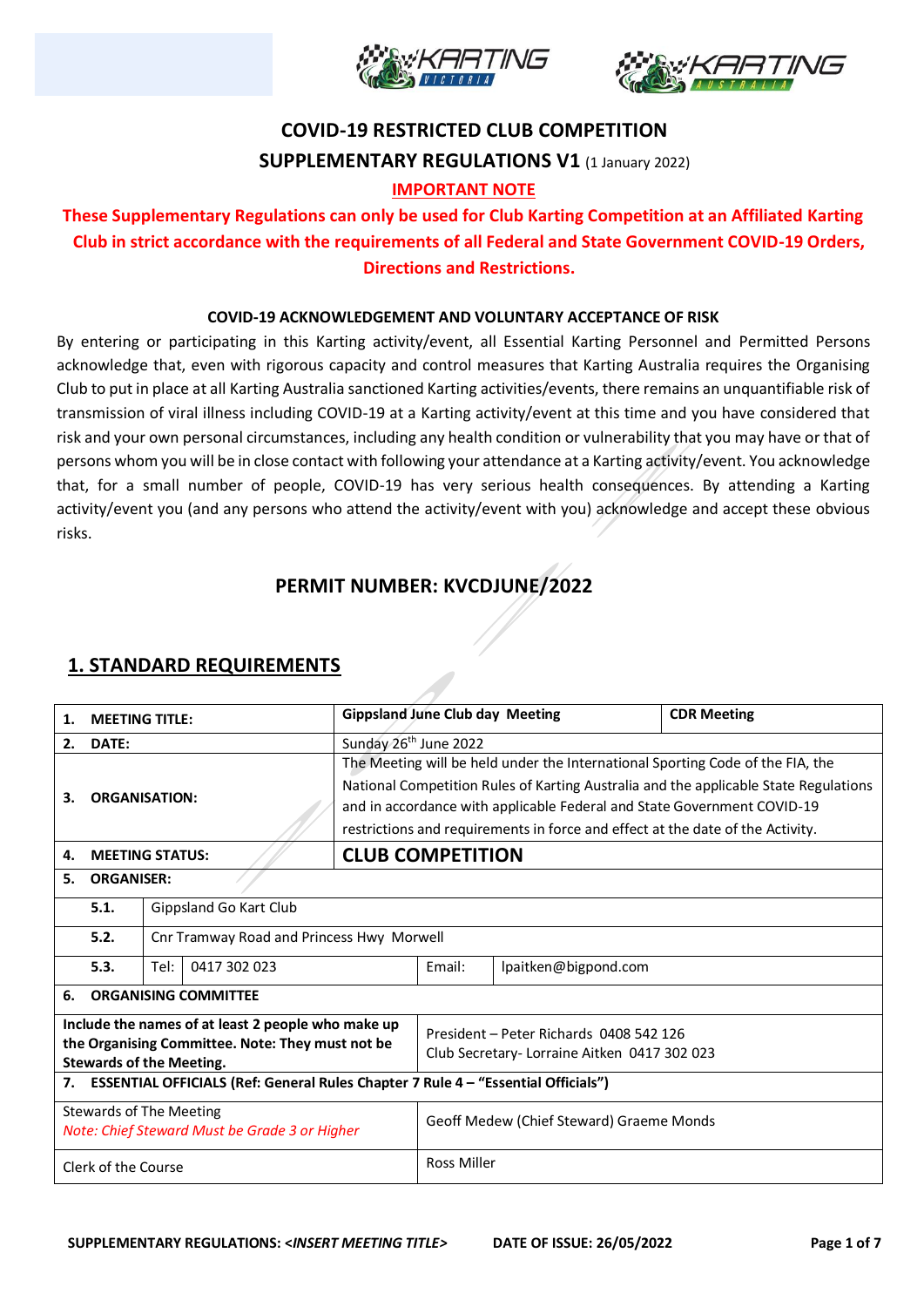



| Note: Up to 35 Entries May be Grade 4 or Higher. More than 35 Entries* Must be Grade 3 or Higher<br>* See General Rules Chapter 7 Rule 4 Guidance Note 2 |                                                                        |  |  |  |
|----------------------------------------------------------------------------------------------------------------------------------------------------------|------------------------------------------------------------------------|--|--|--|
| Chief Scrutineer: May be Grade 4 or Higher                                                                                                               | <b>Tony Correa</b>                                                     |  |  |  |
| Timekeeper:                                                                                                                                              | Lorraine Aitken                                                        |  |  |  |
| <b>Emergency and Medical Services:</b>                                                                                                                   | <b>Colbrow Medics</b>                                                  |  |  |  |
| 8. OTHER OFFICIALS                                                                                                                                       |                                                                        |  |  |  |
| Race Secretary                                                                                                                                           | Lorraine Aitken                                                        |  |  |  |
| Starter                                                                                                                                                  | Peter Richards                                                         |  |  |  |
| <b>Scales Marshal</b>                                                                                                                                    | <b>Tony Corea</b>                                                      |  |  |  |
| <b>Grid Marshal</b>                                                                                                                                      | Wendy Wyhoon / Peter Aitken                                            |  |  |  |
| Flag / Lights Marshal                                                                                                                                    | Dana Wyhoon                                                            |  |  |  |
| Judges of Fact                                                                                                                                           | Clerks of Course and Assistant Clerks of Course are all Judges of fact |  |  |  |
|                                                                                                                                                          | for the starts of this Meeting.                                        |  |  |  |
| 9. CIRCUIT DETAILS                                                                                                                                       |                                                                        |  |  |  |
| <b>Circuit Name:</b>                                                                                                                                     | Tramway Park - Gippsland Go Kart Club                                  |  |  |  |
| <b>Circuit Address:</b>                                                                                                                                  | Cnr Tramway Road and Princess Hwy                                      |  |  |  |
| <b>Track Length:</b>                                                                                                                                     | 600 Metres                                                             |  |  |  |
| <b>Direction Of Racing:</b>                                                                                                                              | Clockwise                                                              |  |  |  |
| <b>Track Density:</b>                                                                                                                                    | 22                                                                     |  |  |  |
| <b>Notice Board:</b>                                                                                                                                     | Located in the window outside the Scales Shed.                         |  |  |  |
| <b>Stewards Office:</b>                                                                                                                                  | Located across from the Scales Shed.                                   |  |  |  |
| <b>Mechanical Breakdown Lane:</b>                                                                                                                        | Will Not be in use at this meeting.                                    |  |  |  |
| Parc Fermé:                                                                                                                                              | Located at the Grid next to the Scales Shed.                           |  |  |  |

## **2. ADMINISTRATION**

| 1.                                 |                           |                                                                                          |                 |            | Anyone that holds a KA karting licence may compete at club events |  |
|------------------------------------|---------------------------|------------------------------------------------------------------------------------------|-----------------|------------|-------------------------------------------------------------------|--|
| 2.                                 |                           | The Club must maintain a register of all permitted persons who enter the Circuit for the |                 |            |                                                                   |  |
|                                    |                           | Event.                                                                                   |                 |            |                                                                   |  |
| З.                                 |                           | The number of entries in the Event is strictly limited by Government Directions/Orders.  |                 |            |                                                                   |  |
|                                    |                           | Pre-entry for the Event is essential. There will be NO ENTRIES ACCEPTED ON THE DAY.      |                 |            |                                                                   |  |
|                                    |                           | The Competition Groups listed below are permitted to compete at this Meeting.            |                 |            |                                                                   |  |
| 4.                                 | <b>COMPETITION GROUPS</b> | Competition Group names as listed in the 2022 Australian Karting Manual Competition      |                 |            |                                                                   |  |
|                                    |                           | Rules Chapter 5 Rule 7 must be used.                                                     |                 |            |                                                                   |  |
|                                    |                           | See the Important Notes for Clubs About 4SS Racing (Class Rules, Chapter 20)             |                 |            |                                                                   |  |
| <b>Competition Group</b>           |                           | <b>Eligible Classes for each Competition Group</b>                                       |                 |            |                                                                   |  |
| Cadet                              |                           | Cadet 9                                                                                  | Cadet 12        | Cadet 4SS  | <b>NOTE: Cadet 9 and Cadet 4SS MUST be</b>                        |  |
|                                    |                           |                                                                                          |                 |            | arranged behind Cadet 12.                                         |  |
| <b>Junior (Lower Performance)</b>  |                           | KA4                                                                                      | 4SS Junior      | Yamaha     |                                                                   |  |
| <b>Junior (Higher Performance)</b> |                           | KA3                                                                                      | KA <sub>2</sub> | Junior Max | Junior Performance                                                |  |
|                                    |                           |                                                                                          |                 |            |                                                                   |  |

L 1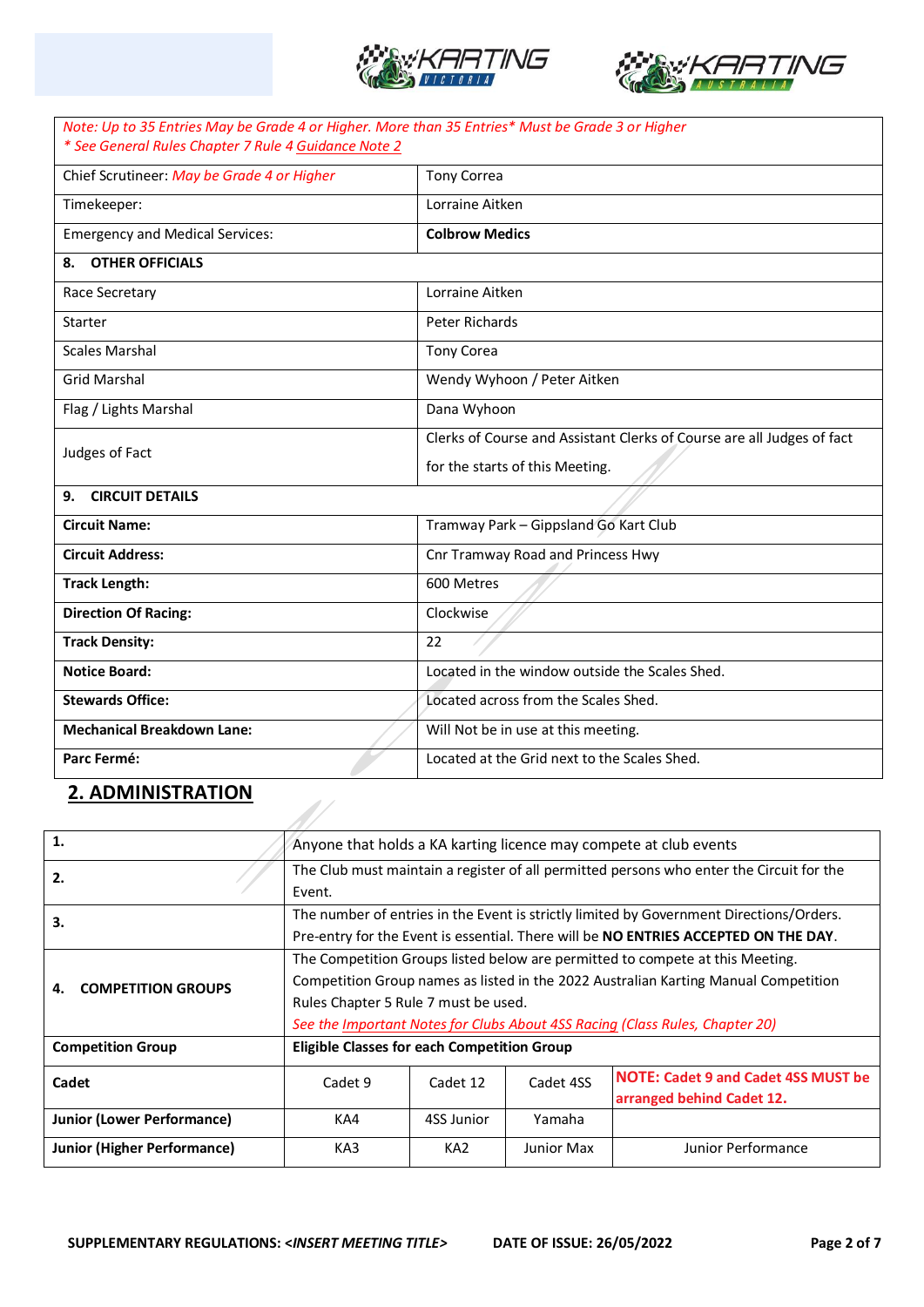



|                                                                                                                                                         |                                           |                  | 4SS                         |         |                                                                                                                          |
|---------------------------------------------------------------------------------------------------------------------------------------------------------|-------------------------------------------|------------------|-----------------------------|---------|--------------------------------------------------------------------------------------------------------------------------|
| <b>Senior 4 Stroke</b>                                                                                                                                  |                                           | 4SS Senior       | Supermaxx                   |         |                                                                                                                          |
| <b>Senior (Lower Performance)</b>                                                                                                                       |                                           | KA4              | KA3                         | Yamaha  | TaG 125 Restricted                                                                                                       |
| <b>Senior TaG</b>                                                                                                                                       |                                           | <b>TaG 125</b>   | X30                         |         |                                                                                                                          |
| <b>Open Performance</b>                                                                                                                                 |                                           | KZ2              | D <sub>D</sub> <sub>2</sub> | Gearbox | Open Performance                                                                                                         |
| $\bullet$                                                                                                                                               |                                           |                  |                             |         | Should any Competition Group reach 80% of the Track Density, the Classes in that Competition Group may be split into two |
| (2) groups.                                                                                                                                             |                                           |                  |                             |         |                                                                                                                          |
| <b>ENTRIES</b><br>5.                                                                                                                                    |                                           |                  |                             |         |                                                                                                                          |
| 2.1 ENTRIES OPEN:                                                                                                                                       | 1/06/2022                                 |                  |                             |         |                                                                                                                          |
|                                                                                                                                                         |                                           |                  |                             |         | A minimum of 1 days prior to the commencement of the Meeting at 11:59pm Thursday 23rd June                               |
| 2.2 ENTRIES CLOSE:                                                                                                                                      | 2022. THERE ARE NO LATE ENTRIES ACCEPTED. |                  |                             |         |                                                                                                                          |
| 2.4 ENTRIES CLOSE:                                                                                                                                      | 11:59pm on the 23/06/2022                 |                  |                             |         |                                                                                                                          |
| <b>ENTRY FEE</b><br>6.                                                                                                                                  |                                           |                  |                             |         |                                                                                                                          |
| 3.1 The Entry Fee for each Competition Group at this Meeting including GST including the TDF levy is as follows:                                        |                                           |                  |                             |         |                                                                                                                          |
| <b>Competition Group Name</b>                                                                                                                           |                                           | <b>Entry Fee</b> |                             |         |                                                                                                                          |
| Cadet 12 and Cadet 9                                                                                                                                    |                                           |                  |                             |         |                                                                                                                          |
| <b>Juniors</b>                                                                                                                                          |                                           | \$50             |                             |         |                                                                                                                          |
| <b>Seniors</b>                                                                                                                                          |                                           |                  |                             |         |                                                                                                                          |
| Second Entry Same Driver                                                                                                                                |                                           |                  |                             |         |                                                                                                                          |
|                                                                                                                                                         |                                           | \$50<br>\$25     |                             |         |                                                                                                                          |
| <b>ENTRY PROCEDURE</b><br>7.                                                                                                                            |                                           |                  |                             |         |                                                                                                                          |
|                                                                                                                                                         |                                           |                  |                             |         |                                                                                                                          |
| 4.1 Each Entry for this Meeting must be made using the CMS as follows:<br>Log on to your driver information via http://www.karting.net.au/<br>$\bullet$ |                                           |                  |                             |         |                                                                                                                          |
| Click on the licence and entries icon (top centre of the screen)                                                                                        |                                           |                  |                             |         |                                                                                                                          |
| Click on the "Enter a Race Meeting" icon<br>٠                                                                                                           |                                           |                  |                             |         |                                                                                                                          |
| Enter your log on details                                                                                                                               |                                           |                  |                             |         |                                                                                                                          |
| Under 'My Details' functions, choose 'Pre Enter Race Meeting'                                                                                           |                                           |                  |                             |         |                                                                                                                          |
| Choose the State in which the Meeting is being held                                                                                                     |                                           |                  |                             |         |                                                                                                                          |
| Choose the Club who is the Organiser of the Meeting                                                                                                     |                                           |                  |                             |         |                                                                                                                          |
| 4.2 Payment of the Entry Fee can be made as follows:<br>Credit card Payments can be made via CMS using SecurePay ONLY                                   |                                           |                  |                             |         |                                                                                                                          |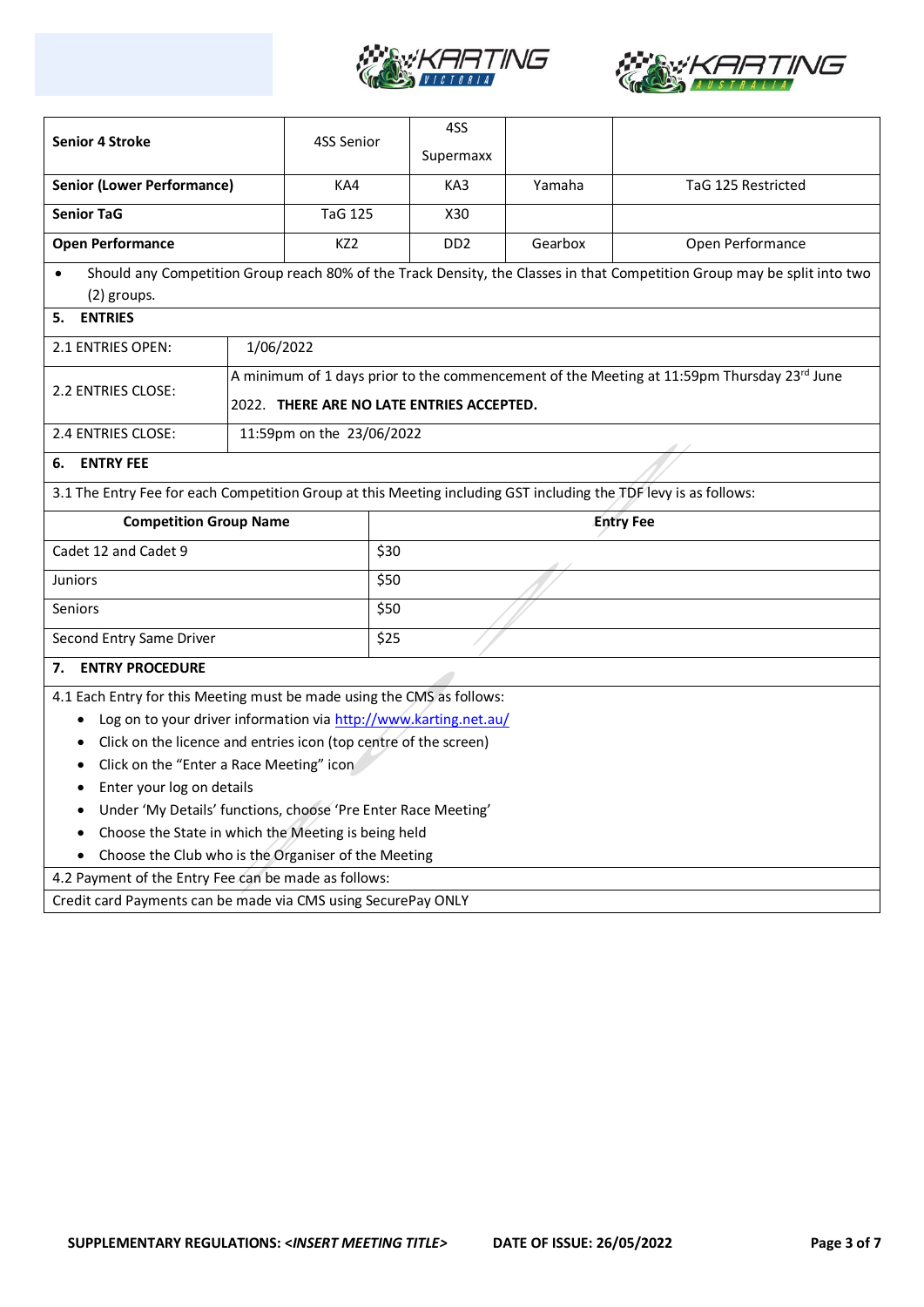



#### **8. MINIMUM ENTRIES**

5.1 4 is the minimum number of pre-entries which must be received for each Competition Group.

5.2 If insufficient entries are received for a Competition Group to form in its own right, the Competition Group must be consolidated in accordance with the Competition Rules Chapter 1 – Rule 9.

#### **9. BRING A MATE SESSION**

6.1 A "Bring a Mate" session Will be conducted at this Meeting as well as a" Come and Try" Session.

#### **10. TEAMS COMPETITION**

7.1 Teams Competition Will Not be conducted at this Meeting.

### **3. SPECIFIC COVID-19 RESTRICTION AND MITIGATION REQUIREMENTS**

|                                                                                                                                    | <b>COVIDSafe ACTION PLAN (When required at law)</b>                                                                         |  |  |  |  |
|------------------------------------------------------------------------------------------------------------------------------------|-----------------------------------------------------------------------------------------------------------------------------|--|--|--|--|
| The Club has completed a COVIDSafe Action Plan and submitted it to the relevant State Government Department.                       |                                                                                                                             |  |  |  |  |
| All actions identified as being required to be done to create a COVIDSafe Event and Club facility must be carried out prior to and |                                                                                                                             |  |  |  |  |
| during the Event.                                                                                                                  |                                                                                                                             |  |  |  |  |
| 1.                                                                                                                                 | PERMITTED AND NON-PERMITTED PERSONS                                                                                         |  |  |  |  |
|                                                                                                                                    | No person who has symptoms consistent with COVID-19 (this includes any fever, respiratory                                   |  |  |  |  |
| 1.1.                                                                                                                               | symptoms, shortness of breath, sore throat, cough, lack of smell or fatigue) is permitted to attend                         |  |  |  |  |
|                                                                                                                                    | the Circuit or participate in the Event.                                                                                    |  |  |  |  |
|                                                                                                                                    |                                                                                                                             |  |  |  |  |
|                                                                                                                                    | Any person who starts to feel unwell or to exhibit symptoms of COVID-19 during the Event must                               |  |  |  |  |
| 1.2.                                                                                                                               | immediately avoid contact with all persons at the Circuit and MUST IMMEDIATELY LEAVE the                                    |  |  |  |  |
|                                                                                                                                    | Circuit.                                                                                                                    |  |  |  |  |
|                                                                                                                                    |                                                                                                                             |  |  |  |  |
|                                                                                                                                    | Note - The number chosen in 2.1 must not exceed the maximum number of people permitted to gather under State                |  |  |  |  |
| 2.                                                                                                                                 | <b>Public Health Authority Orders/Directions/Regulations.</b>                                                               |  |  |  |  |
|                                                                                                                                    | SOCIAL DISTANCING AND DENSITY REQUIRMENTS                                                                                   |  |  |  |  |
| 2.1.                                                                                                                               | Essential Karting Personnel and Permitted Persons are not permitted to gather in groups greater than 100 while in           |  |  |  |  |
|                                                                                                                                    | attendance at the Event                                                                                                     |  |  |  |  |
| 2.2.                                                                                                                               | Government prescribed Social Distancing measures must always be observed.                                                   |  |  |  |  |
| 2.3.                                                                                                                               | The use by Permitted Persons of any indoor facilities is strictly limited by the Density Quotient of the room as included   |  |  |  |  |
|                                                                                                                                    | in the Club's COVIDSafe Action Plan.                                                                                        |  |  |  |  |
| 2.4.                                                                                                                               | Food service provided at the Event must fully comply with all State Public Health Authority                                 |  |  |  |  |
|                                                                                                                                    | Orders/Directions/Regulations.                                                                                              |  |  |  |  |
|                                                                                                                                    | Hand Hygiene must be available at all food service outlets.<br>$\bullet$                                                    |  |  |  |  |
|                                                                                                                                    | Regular cleaning in accordance with the Club's COVIDSafe Action Plan MUST be carried out throughout the Event.<br>$\bullet$ |  |  |  |  |
| 3.                                                                                                                                 | <b>Check In Requirements</b>                                                                                                |  |  |  |  |
| 3.1                                                                                                                                | All Attendees MUST complete the compulsory State Government issued QR Code Check-In upon arrival at the                     |  |  |  |  |
|                                                                                                                                    | venue if required by the State or Federal Government.                                                                       |  |  |  |  |
| 4.                                                                                                                                 | HYGIENE FACILITIES - TOILET/WASHROOM FACILITIES and HAND SANITISER                                                          |  |  |  |  |
| 4.1                                                                                                                                | The Club is required to provide facilities to ensure general and sensible hygiene practices are maintained.                 |  |  |  |  |
| 4.2                                                                                                                                | Toilet and washroom facilities at the Circuit must be open and available for use.                                           |  |  |  |  |
|                                                                                                                                    | Washroom facilities must be properly equipped with liquid soap, running water and either air hand driers or paper           |  |  |  |  |
| 4.3                                                                                                                                | towels.                                                                                                                     |  |  |  |  |
|                                                                                                                                    | The toilets and washroom facilities must be cleaned at least once during the day or as otherwise required in                |  |  |  |  |
|                                                                                                                                    | accordance with the Club's COVIDSafe Action Plan                                                                            |  |  |  |  |
|                                                                                                                                    | It is strongly recommended that Essential Karting Personnel and Permitted Persons bring their own supply of hand            |  |  |  |  |
| 4.4                                                                                                                                | sanitiser for use in accordance with government recommendations in addition to hand sanitiser that is supplied by the       |  |  |  |  |
|                                                                                                                                    | Club.                                                                                                                       |  |  |  |  |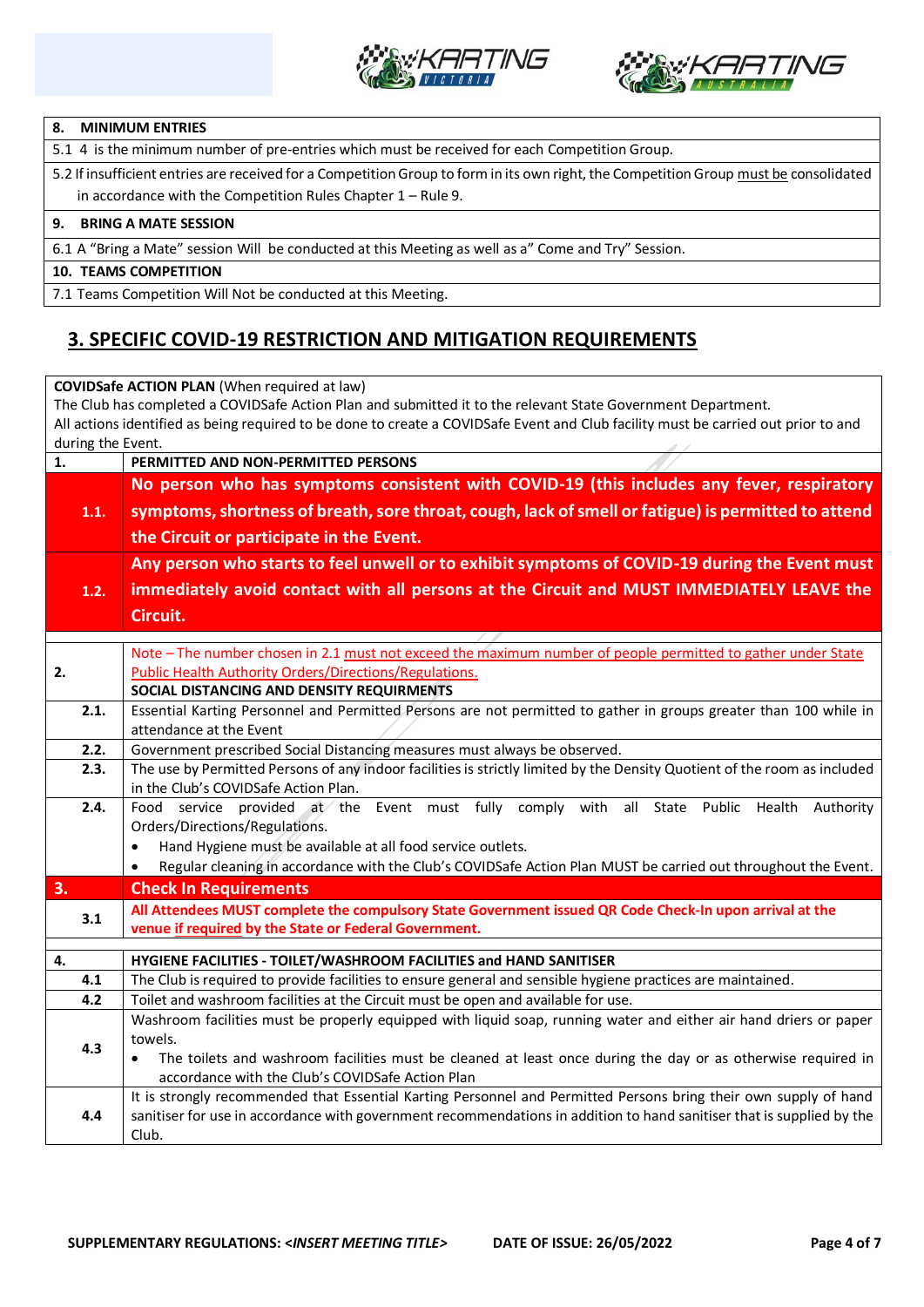



### **4. COMPETITION**

| 1.<br><b>FORMAT OF RACING - CLUB COMPETITION GROUPS</b> |                                                                                                                       |                                                                                                  |        |    |        |                                                                                                                             |  |
|---------------------------------------------------------|-----------------------------------------------------------------------------------------------------------------------|--------------------------------------------------------------------------------------------------|--------|----|--------|-----------------------------------------------------------------------------------------------------------------------------|--|
| 1.1                                                     | <b>Practice</b>                                                                                                       | 2 Practice session/s of 6 minutes each will be held.                                             |        |    |        |                                                                                                                             |  |
| $1.2$                                                   | Qualifying                                                                                                            | There Will Not be Timed Qualifying at this Event.                                                |        |    |        |                                                                                                                             |  |
|                                                         |                                                                                                                       | Heat 1 will be a Random Draw with Heat 2 being a reverse of Heat 1.                              |        |    |        |                                                                                                                             |  |
| 1.3                                                     | <b>Heats &amp; Final</b>                                                                                              | The system of gridding will be in accordance with State Regulations - Club Competition Format 15 |        |    |        |                                                                                                                             |  |
| 2.                                                      |                                                                                                                       |                                                                                                  |        |    |        | At Completion of Finals there will be a Handicap Race for any Drivers wishing to participate, 1x Junior and 1x Senior Race. |  |
| <b>DISTANCES</b><br>3.                                  |                                                                                                                       |                                                                                                  |        |    |        |                                                                                                                             |  |
| Heat 1                                                  |                                                                                                                       | 10                                                                                               | Heat 2 | 10 | Heat 3 | 10                                                                                                                          |  |
| Final                                                   |                                                                                                                       | 15                                                                                               |        |    |        |                                                                                                                             |  |
| 4.                                                      | <b>ACCESS TO CIRCUIT</b>                                                                                              |                                                                                                  |        |    |        |                                                                                                                             |  |
| 3.1                                                     |                                                                                                                       | Competitors will be permitted to enter the Circuit from 7:00am on 26/06/2022                     |        |    |        |                                                                                                                             |  |
| 5.                                                      | <b>DRIVERS BRIEFING</b>                                                                                               |                                                                                                  |        |    |        |                                                                                                                             |  |
| 4.1                                                     | Drivers Briefing notes will be advised over the PA system to all Competitors. Any questions should be directed to the |                                                                                                  |        |    |        |                                                                                                                             |  |
|                                                         | Chief Steward prior to the start of Competition.                                                                      |                                                                                                  |        |    |        |                                                                                                                             |  |
| 6.                                                      | <b>SCRUTINEERING</b>                                                                                                  |                                                                                                  |        |    |        |                                                                                                                             |  |
|                                                         | All Competitors will be required to complete an electronic Scrutineering Form                                         |                                                                                                  |        |    |        |                                                                                                                             |  |
| 5.1                                                     | https://kartingaustralia.wufoo.com/forms/ka-scrutineering-record-gippsland/ via a URL.                                |                                                                                                  |        |    |        |                                                                                                                             |  |
|                                                         | All Scrurineering forms must be submitted and received before close of entries Thursday 23rd June 2022.               |                                                                                                  |        |    |        |                                                                                                                             |  |
| 5.2                                                     | This form will be submitted to the Race Secretary in an electronic format.                                            |                                                                                                  |        |    |        |                                                                                                                             |  |
|                                                         |                                                                                                                       |                                                                                                  |        |    |        |                                                                                                                             |  |
| 7. FUEL                                                 |                                                                                                                       |                                                                                                  |        |    |        |                                                                                                                             |  |
| 6.1                                                     |                                                                                                                       | PULP and E10 PULP are the only fuels permitted to be used at this Meeting.                       |        |    |        |                                                                                                                             |  |
| 6.2                                                     |                                                                                                                       | Control Fuel Will Not be used at this Meeting.                                                   |        |    |        |                                                                                                                             |  |
|                                                         |                                                                                                                       |                                                                                                  |        |    |        |                                                                                                                             |  |
|                                                         |                                                                                                                       |                                                                                                  |        |    |        |                                                                                                                             |  |
|                                                         |                                                                                                                       |                                                                                                  |        |    |        |                                                                                                                             |  |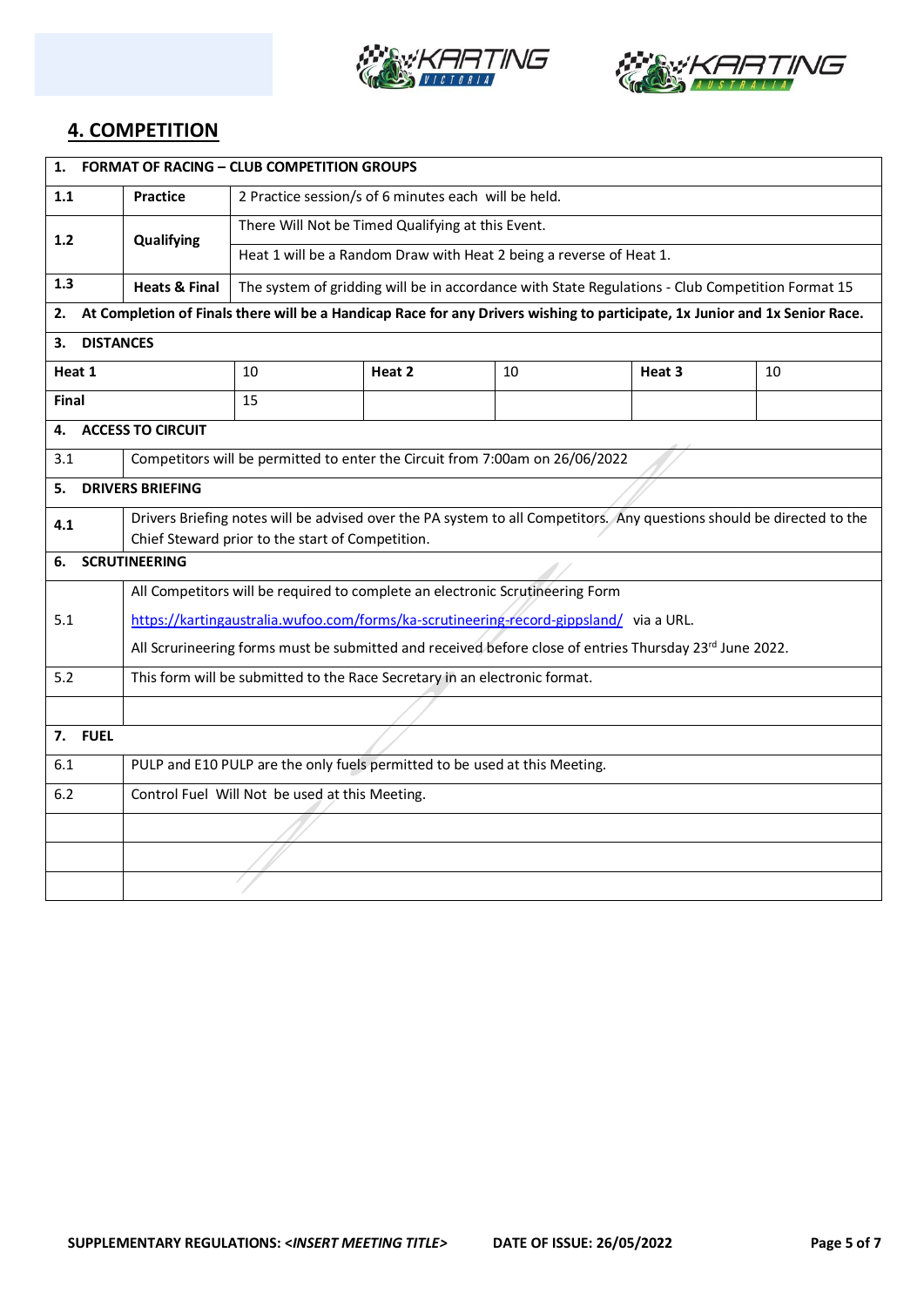



| <b>TIMETABLE</b><br>8.           |                                                                                                                  |                   |  |  |  |
|----------------------------------|------------------------------------------------------------------------------------------------------------------|-------------------|--|--|--|
| 7.1                              | Sunday 26/06/2022.                                                                                               |                   |  |  |  |
|                                  | <b>TIME</b>                                                                                                      | <b>ACTIVITY</b>   |  |  |  |
| a)                               | $7:00$ am                                                                                                        | Gates open.       |  |  |  |
| b)                               | 7:00am                                                                                                           | Canteen opens.    |  |  |  |
| c)                               | 9:00am                                                                                                           | Drivers Briefing. |  |  |  |
| d)                               | After Drivers Briefing.                                                                                          | Practice.         |  |  |  |
| e)                               | At Completion of Practice.                                                                                       | Racing.           |  |  |  |
|                                  | At end of Racing                                                                                                 | Presentation.     |  |  |  |
|                                  |                                                                                                                  |                   |  |  |  |
| 9.<br><b>TROPHIES AND PRIZES</b> |                                                                                                                  |                   |  |  |  |
| 8.1                              | All points Count on the day. 401 points system will be used.                                                     |                   |  |  |  |
|                                  | Trophies will be awarded for $1^{st}$ $2^{nd}$ and $3^{rd}$ place in each class.                                 |                   |  |  |  |
| 8.2                              | There will be a gathering for a Presentation of Trophies and Prizes at the end of Competition in accordance with |                   |  |  |  |
|                                  | <b>Government Restrictions</b>                                                                                   |                   |  |  |  |

## **4. CIRCUIT SPECIFIC REQUIREMENTS**

| 1.   | <b>PADDOCK ALLOCATION</b>                                                                                                                                                             |
|------|---------------------------------------------------------------------------------------------------------------------------------------------------------------------------------------|
|      | Paddock allocation Will Not will occur for the Meeting                                                                                                                                |
| 2.   | <b>MEDICAL SERVICES</b>                                                                                                                                                               |
| 2.1. | Any Medical assistance that is required outside of the operating hours when Kart's are not on the Race Track please<br>contact 000. The address to give to the Emergency Services is: |
|      | "Your Specific Location"                                                                                                                                                              |
|      | Tramway Park - Gippsland Go Kart Club                                                                                                                                                 |
|      | Cnr Tramway Road and Princess Hwy Mowell                                                                                                                                              |
| 3.   | <b>KART RETRIEVAL</b>                                                                                                                                                                 |
| 3.1. | Pit Crew with trolleys Will Not be given access to the Circuit during Qualifying and Racing.                                                                                          |
| 3.2. | Retrieval of Karts is at the discretion of the Clerk of the Course                                                                                                                    |
| 3.3. | Pit Crew must only enter the Circuit when permitted by the Grid Marshal or the Clerk of the Course and then only if<br>wearing a HIGH VISIBILITY SAFETY VEST on the upper torso.      |
| 3.4. | Karts can be retrieved via in grid and out grid gates.                                                                                                                                |
| 4.   | <b>ADDITIONAL VENUE REQUIREMENTS</b>                                                                                                                                                  |
| 4.1. | Subject to any applicable laws which may govern the access of animals, including but not limited to guide dogs, no<br>animals are allowed anywhere within the facility.               |
| 4.2. | No dumping of Fuel or Tyres, please make your own arrangements.                                                                                                                       |
| 4.3. | No unlicenced driving of motor vehicles permitted at the Circuit.                                                                                                                     |